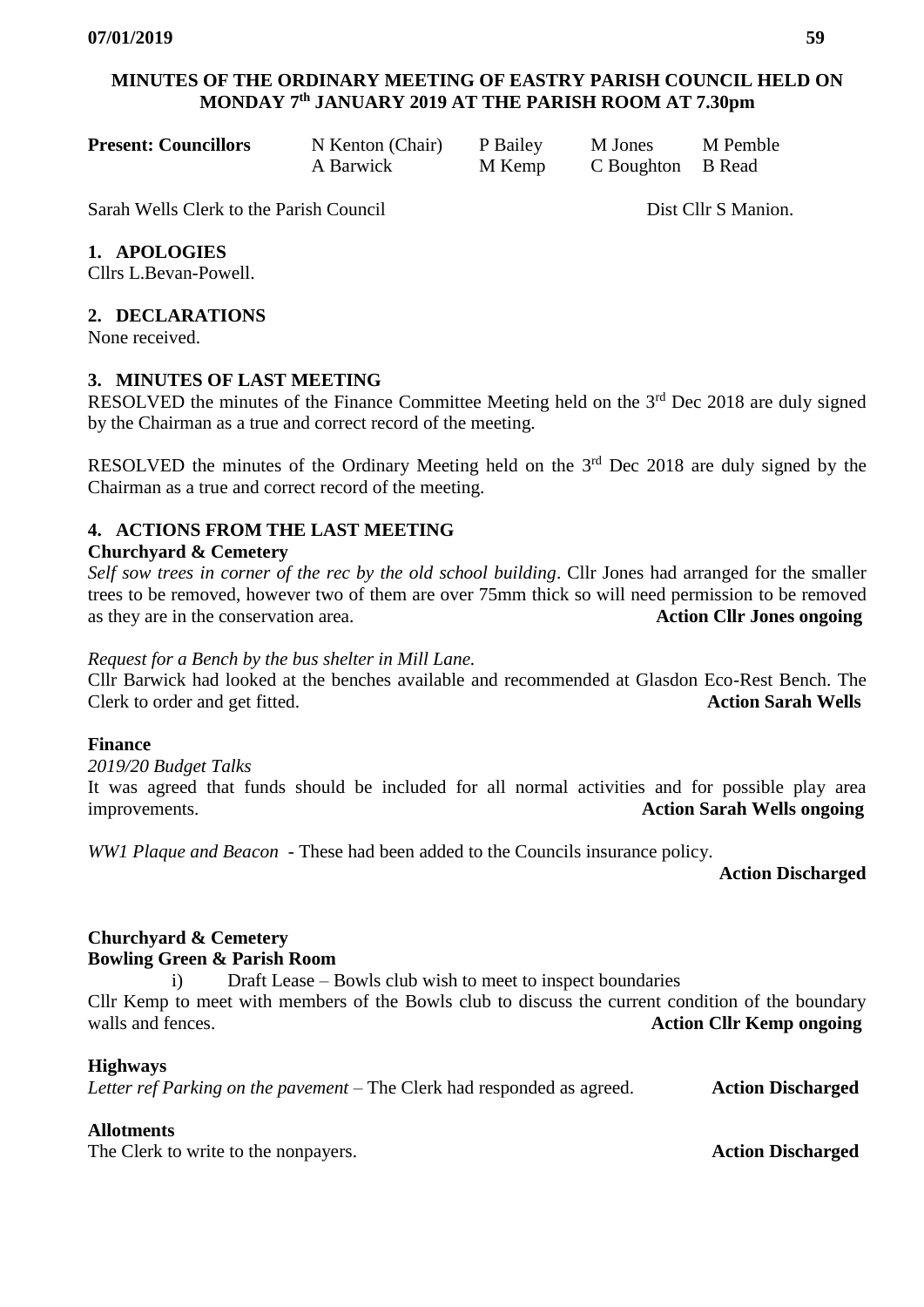#### **5. CORRESPONDENCE**

To discuss and agree actions relating to correspondence received by the Council.

**i) Consultation Documents** 

None received.

#### **ii) Newsletters and Circulars**

i) KALC News – Dec 2018

ii) Clerks and Council Direct

Noted by the members.

#### **iii) Other**

i) Kent Police – Rural Matters

ii) Brexit Preparedness – Kent County Council update

iii) Lost Words Kent Campaign for Books in Schools

The above were discussed and noted by the members.

iv) Volunteer Support Warden Applicant – Interview  $21<sup>st</sup>$  Jan 2019

An application had been received for the post of volunteer support warden, the Warden Team leader had invited members of the Parish Council to attend, The Chairman said he would try and attend.

 **Action Cllr Kenton** 

## **6. VILLAGE CARETAKER**

The caretaker would be back form annual leave on 9<sup>th</sup> Jan 2019.

## **7. HIGHWAYS**

To discuss and agree actions relating to highways issues

i) Great Selson Farm Road restricted byway – Pre application contact After some discussing it was agreed that this had not been a footpath within living memory. The Clerk to respond accordingly.

## **8. FINANCE**

To discuss and agree actions relating to any financial matters presented to the Council.

a) NALC – 2018-19 National Salary Award

RESOLVED the new pay rates should be adopted.

## **9. ACCOUNTS**

RESOLVED the following payments should be paid.

| <b>Receipts Dec</b>                    |        |               |            |
|----------------------------------------|--------|---------------|------------|
| <b>Memorial Hanlon</b>                 | 220.00 |               |            |
| WW1 Committee                          | 73.40  |               |            |
| <b>Allotment Rents</b>                 | 527.50 |               |            |
|                                        | 820.90 |               |            |
|                                        |        |               |            |
| <b>S</b> Wells<br><b>Card Payments</b> | 0.00   |               | <b>VAT</b> |
| <b>M</b> Pemble                        |        |               |            |
| White Mill $-2-11-18$                  | 11.00  |               |            |
| Co-op 14-11-18                         | 29.24  |               |            |
| Co-op 30-11-18                         | 10.36  |               |            |
| Co-op 04-12-18                         | 11.20  |               |            |
| Co-op 07-12-18                         | 8.75   |               |            |
|                                        | 70.55  |               |            |
|                                        |        | <b>Method</b> | <b>VAT</b> |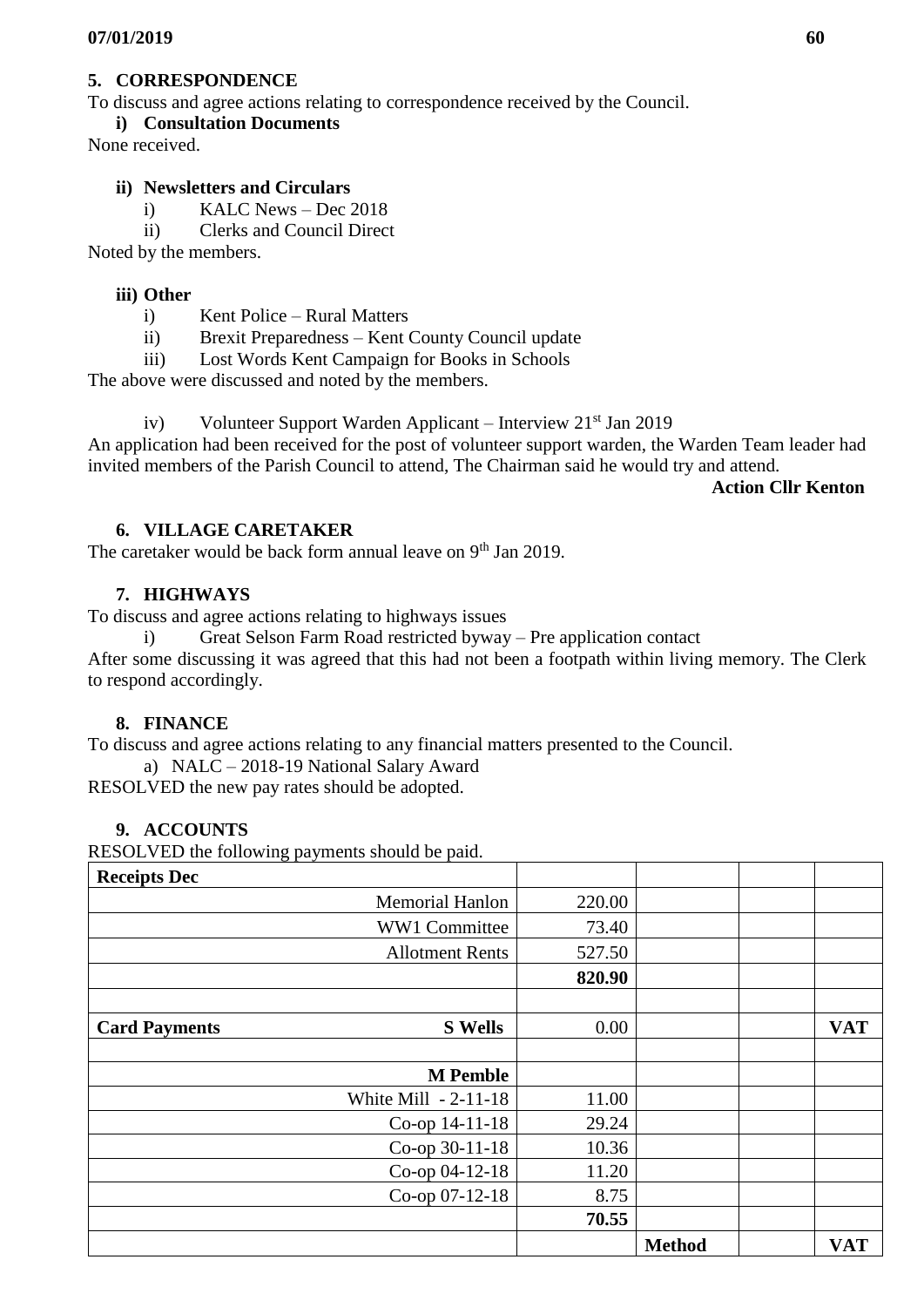| <b>Dec</b> Payments                                 |        |                |           |        |        |
|-----------------------------------------------------|--------|----------------|-----------|--------|--------|
| Caretakers pay Dec 2018                             |        | <b>STO</b>     | UT        | 656.96 |        |
| Clerks Salary Dec 2018                              |        | <b>STO</b>     | UT        | 910.57 |        |
| H M Revenue and Customs Income Tax                  | 3.60   |                |           |        |        |
| Employees NI                                        | 36.48  |                |           |        |        |
| <b>Employers NI</b>                                 | 41.95  |                |           |        |        |
|                                                     | 82.03  | <b>STO</b>     | <b>UT</b> | 82.03  |        |
| <b>Employers Pension Contribution</b>               | 196.17 |                |           |        |        |
| <b>Employees Pension Contribution</b>               | 55.33  |                |           |        |        |
|                                                     | 251.50 | <b>STO</b>     | <b>UT</b> | 251.50 |        |
| Harmer & Sons Ground Works - Dec                    |        | <b>STO</b>     | <b>UT</b> | 687.00 | 114.50 |
| Opus Energy - Parish Room Gas 5 Nov to 4 Dec 2018   |        |                | <b>DD</b> | 43.90  | 2.09   |
|                                                     |        | Paid BP        |           |        |        |
| Safeplay Playground Services - Operation Inspection |        | $13 - 12 - 18$ |           | 106.20 | 17.70  |
| Litemania Lumalite - Christmas Lights (Bulbs)       |        | <b>BP</b>      |           | 66.60  | 11.10  |
| <b>Toilets Holiday Cover</b>                        |        |                | 300037    | 200.00 |        |

#### **10. FORTHCOMING EVENTS**

- To discuss and agree actions relating to events
	- **a) Council Events**
		- i) Annual Parish Meeting
			- Set Date/Speaker/Agenda items

It was agreed that the meeting should take place on Tue 19<sup>th</sup> March if the hall is free. This would allow the Parish Council elections to be discussed so people could be encouraged to stand in May.

#### **Action Sarah Wells**

It was agreed that the Play facilities in the Parish should be added to the addenda. Also the Caretaker should be asked if he would give a presentation on his role and how he was finding it. Cllr Barwick to give a presentation on the function of the First Responder Unit. It was also agreed that the Clerk should invite a representative from the Police to discuss speeding enforcement. **Action Sarah Wells**

The agenda to be included in the next Village News, if possible in the content and as a flyer.

#### **Action Sarah Wells**

## **b) Outside Events**

i) KALC Dover Area Committee Meeting  $-23<sup>rd</sup>$  Jan 7.30pm. Sandwich Phoenix Centre Cllr Bailey to attend.

ii) Neighbourhood Planning – Free information session  $2<sup>nd</sup>$  Feb, Wingham The production of a neighbourhood plan was discussed, it was agreed that a plan should not be driven purely by the Parish Council, it should have input from the wider community.

## **11. POND AND PARADE**

To discuss matters relating to the Pond, Parade and area behind the bus shelter.

a) Pond – Licence runs out  $30<sup>th</sup>$  April 2019

RESOLVED the Clerk should contact the land agent and ask if a meeting could be set to discuss the future of the pond and the extension of the Cemetery. **Action Sarah Wells**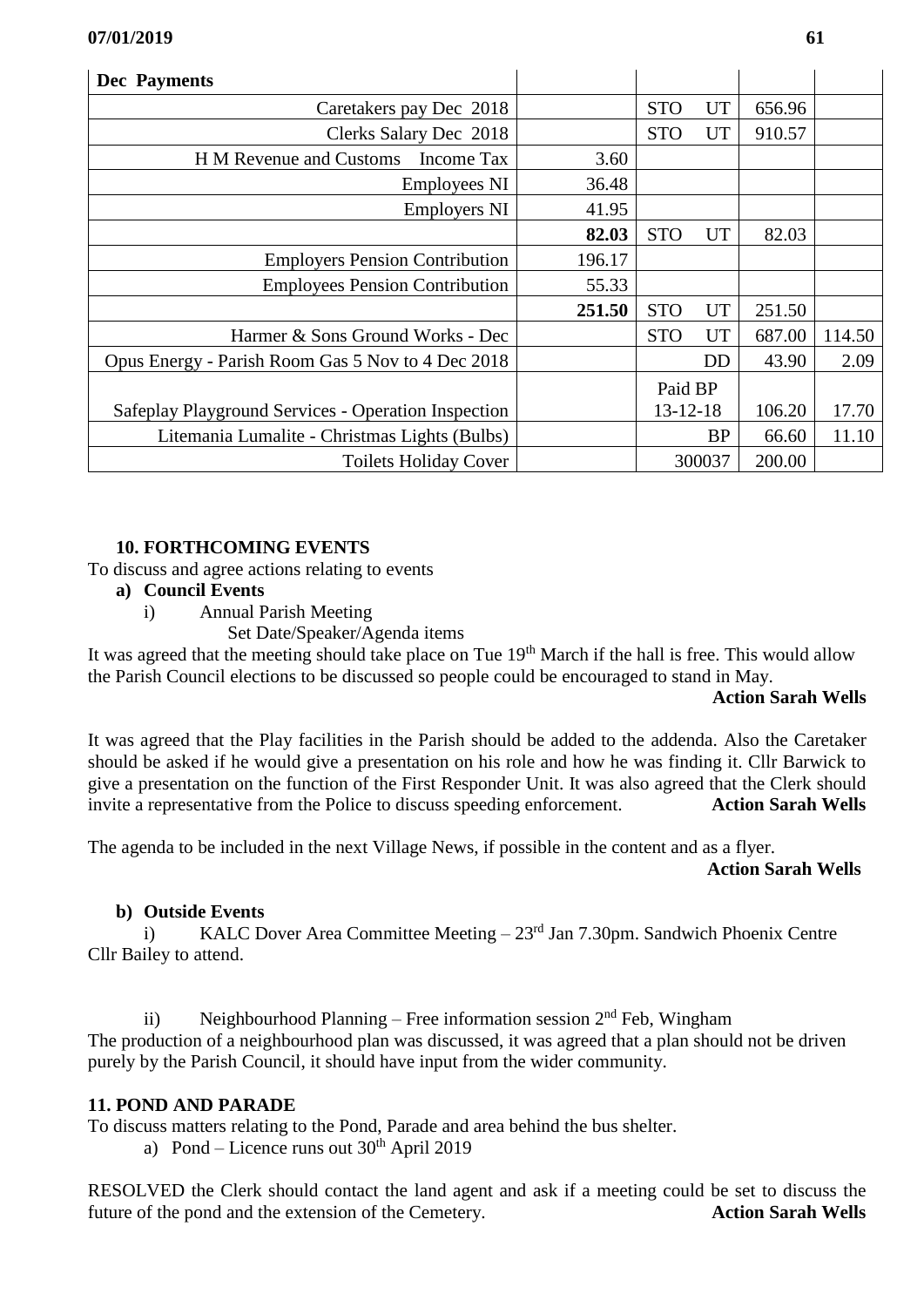Cllr Jones to undertake a survey of the trees to identify any preemptive tree work that may be needed before a new licence could be greed. **Action Mark Jones**

# **12. ALLOTMENTS**

All rents had now been paid or Allotments handed back. Cllr Bailey reported that a few plots would be coming available and these would be advertised in the spring.

# **13. LEISURE FIELDS**

To discuss matters relating to the Councils leisure fields and amenities, to receive correspondence relating to leisure fields.

# **a) Gun Park**

i) Safeplay – Playground inspection

Cllr Boughton had inspected the site, the only thing that may need repairing is the safety surfacing. It was agreed this should be monitored until a decision on the long term future of play facilities in the Parish was made. **Action Discharged**

# **c) Play Area Improvements**

Possible private sector funding streams are to be investigated from sponsorship, web campaigns, developers, TV company's etc etc **Action Community Group ongoing**  $\overline{A}$ 

The Clerk had email the Chair of the community Group, however she had not had any response.

The Beech Grove Bruderhof Community would be contacted to ascertain if they would support Eastry by providing play facilities, as it was reported they have done this previously with other villages.

# **Action EPC (MJ) ongoing**

The Clerk reported that 103 responses had been received to the online survey, in addition to this a handful of paper surveys had been returned. The results to date did not give a clear indication on what was required. It was felt more work was required.

The Clerk to contact the school now to see what equipment they would like should the main Gunn Park play area be replaced. **Action Sarah Wells**

## **d) Correspondence**

None received.

# **14. CHURCHYARD AND CEMETERY**

To discuss and agree action on matters relating to land controlled by the Council in and around Church Street.

# **a) Churchyard & Cemetery**

The bench next to the path in the Cemetery was in need of repair or replacement. The Clerk to ask the handyman to look and see if repairs were possible. **Action Sarah Wells**

## **b) Recreation Ground**

As it was uncertain when the new building would be completed it was felt the work to pull back the soil from the fence should be revisited. The Clerk to get the quotes updated. **Action Sarah Wells**

## **c) Bowling Green & Parish Room**

Cllr Barwick had examined the building regulation plans and made some changes that the architect was now dealing with.